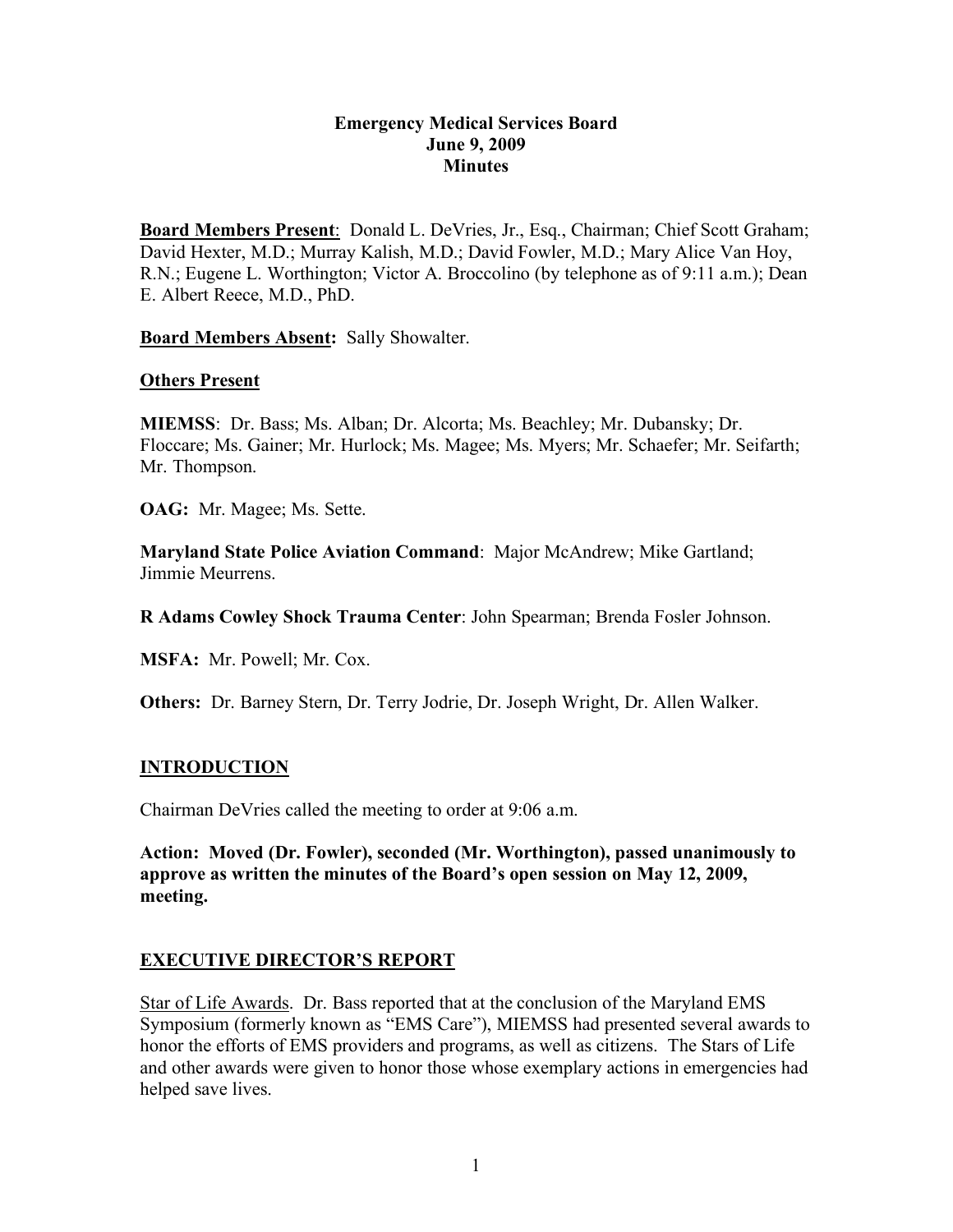Dr. Bass also noted that the Symposium's program had been excellent, although the attendance had been lower than at other conferences held in the state.

Trauma Standards. Dr. Bass reported that MIEMSS will be convening a Trauma Standards Workgroup that will review the current Maryland Adult Trauma Regulations in COMAR 30.08.05 et seq. He said that the COMAR regulations were originally written and promulgated over a decade ago. He said the Workgroup would review the existing regulations, consider recent changes to trauma standards of the American College of Surgeon's Committee on Trauma, and identify any updates or modifications needed to the Maryland regulations. He said that the workgroup would be comprised of one representative from each trauma center.

Maryland State Firemen's Association Meeting. Dr. Bass said that the MSFA's Annual Meeting in Ocean City would begin in a few days. He said that the meeting would mark the transition of leadership. He congratulated President Frank Underwood on a successful year.

H1N1 Virus. Dr. Bass said that there was no new information to report on the H1N1 virus.

EMAIS. Dr. Bass said that MIEMSS continued to work toward development of a new electronic pre-hospital patient care reporting system. He said that the agency would be looking for an off-the-shelf software product, instead of developing its own software, as had been done with the original EMAIS. He said that MIEMSS is also working to secure funding for the project.

Potential Helicopter Base Move. Dr. Bass said Major McAndrew had begun meeting with public safety providers on the Eastern Shore to discuss the potential move of the Trooper 6 base from Centreville to the Easton Airport. He said that two community meetings would be scheduled for the MSP to present and discuss the potential move. He said that he would report at the next Board meeting on the results of the community meetings.

MIEMSS Staff. Dr. Bass reported that Rae Olivera, BS, RN, NREMT-P, recently joined the MIEMSS licensure and certification staff as an EMS training specialist with primary responsibility for the EMT-B program.

STEMI. Dr. Bass reported that MIEMSS continued its efforts to develop a revised draft of the STEMI regulations. He said that he would soon be meeting with the Maryland Chapter of the American College of Cardiology and would report back to the Board on the results of that meeting.

Mr. DeVries expressed his congratulations and gratitude to MSFA President Frank Underwood for all of his efforts this year and also thanked First Vice President Roger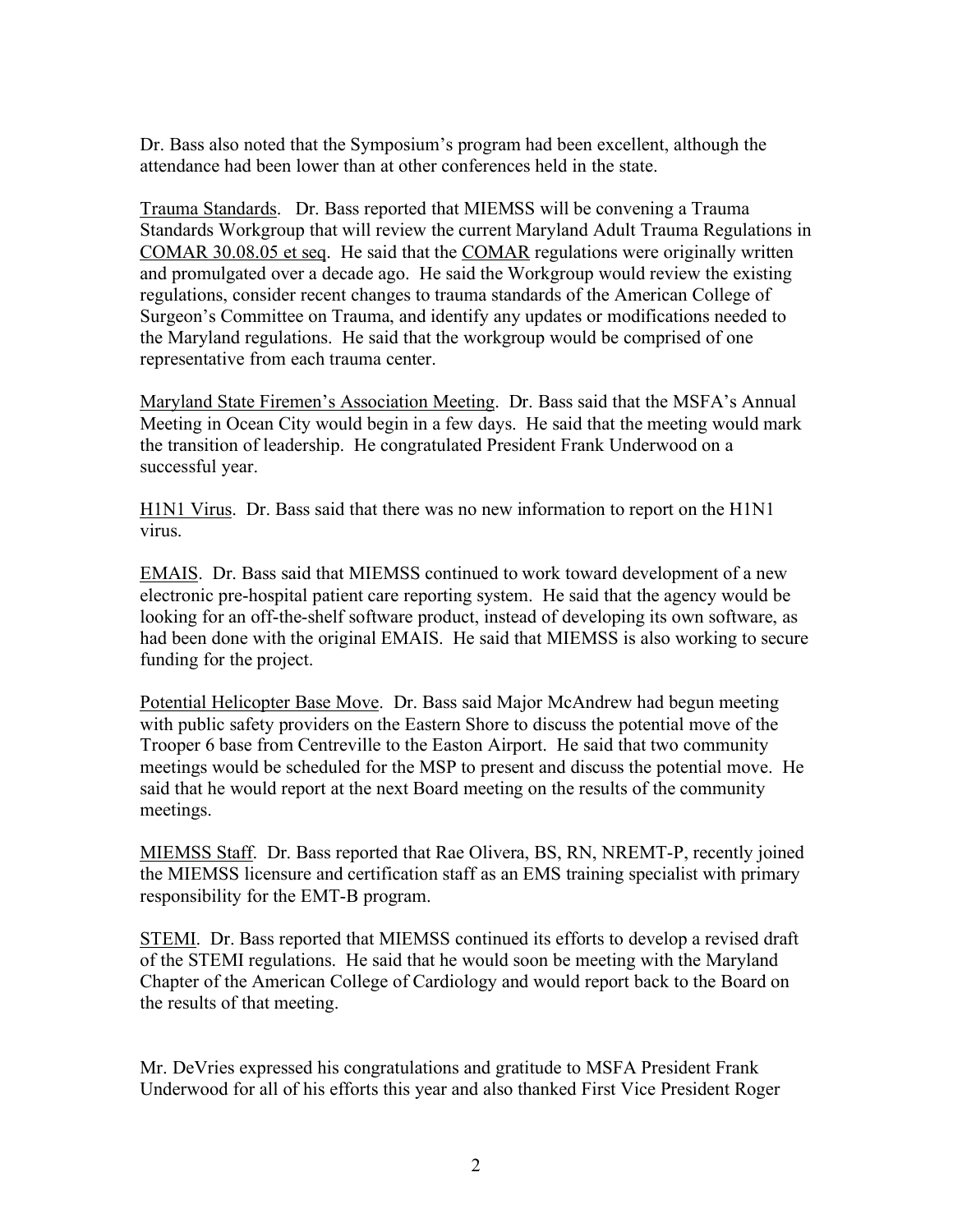Powell and Second Vice President Doyle Cox. First Vice-President Powell said that President Underwood had devoted his body, soul and spirit to working with its partners and said he would convey Mr. DeVries' thanks to Mr. Underwood.

## **REPORT OF THE STATEWIDE EMERGENCY MEDICAL SERVICES ADVISORY COUNCIL**

Dr. Kalish reported that SEMSAC met on June 4 and approved the 12-lead education project which the Board would be considering.

# **REPORT OF THE R ADAMS COWLEY SHOCK TRAUMA CENTER**

Ms. Fosler reported that Shock Trauma Center admissions for the month were 111 behind the same period last year and that admissions during February accounted for much of the variance. She said that bed occupancy was about the same as last year's, and that the number of operating room cases was 78 fewer than the same period last year. She said that there had been one capacity alert in May lasting for 2.6 hours.

# **LEGISLATIVE REPORT**

No report.

## **OLD BUSINESS**

12-Lead Education Project. Dr. Alcorta presented the draft 12-lead curriculum to the Board. He said that 12-leads had been in use in Maryland for over a decade. He said that the draft curriculum would establish a minimum educational standard for 12-lead interpretation as part of advanced life support curricula. He said that this would help address variability in curricula among jurisdictional education programs and would set a floor to ensure that all jurisdictions were training to at least the minimum level. Dr. Bass said that jurisdictions have been doing 12-leads for a long time, but there existed variability in terms of training and hours; further, not all ALS training programs were teaching 12-lead interpretation. He said that, if approved, the curricula would help ensure uniformity of approach in the various training programs and would be beneficial as Maryland begins efforts to establish its STEMI program. He noted that this core curriculum would be put on the MIEMSS Learning Management System.

Mr. DeVries asked whether the draft represented a consensus document. Dr. Alcorta said that the draft had not yet been distributed to all jurisdictions. Dean Reece asked who was on the committee that developed the draft. Dr. Alcorta indicated that ten jurisdictions had had some involvement in the development of the draft. Mr. Broccolino asked how many jurisdictions already met the baseline that the curriculum would set. Dr. Bass indicated that MIEMSS had conducted a survey to determine this figure and was awaiting results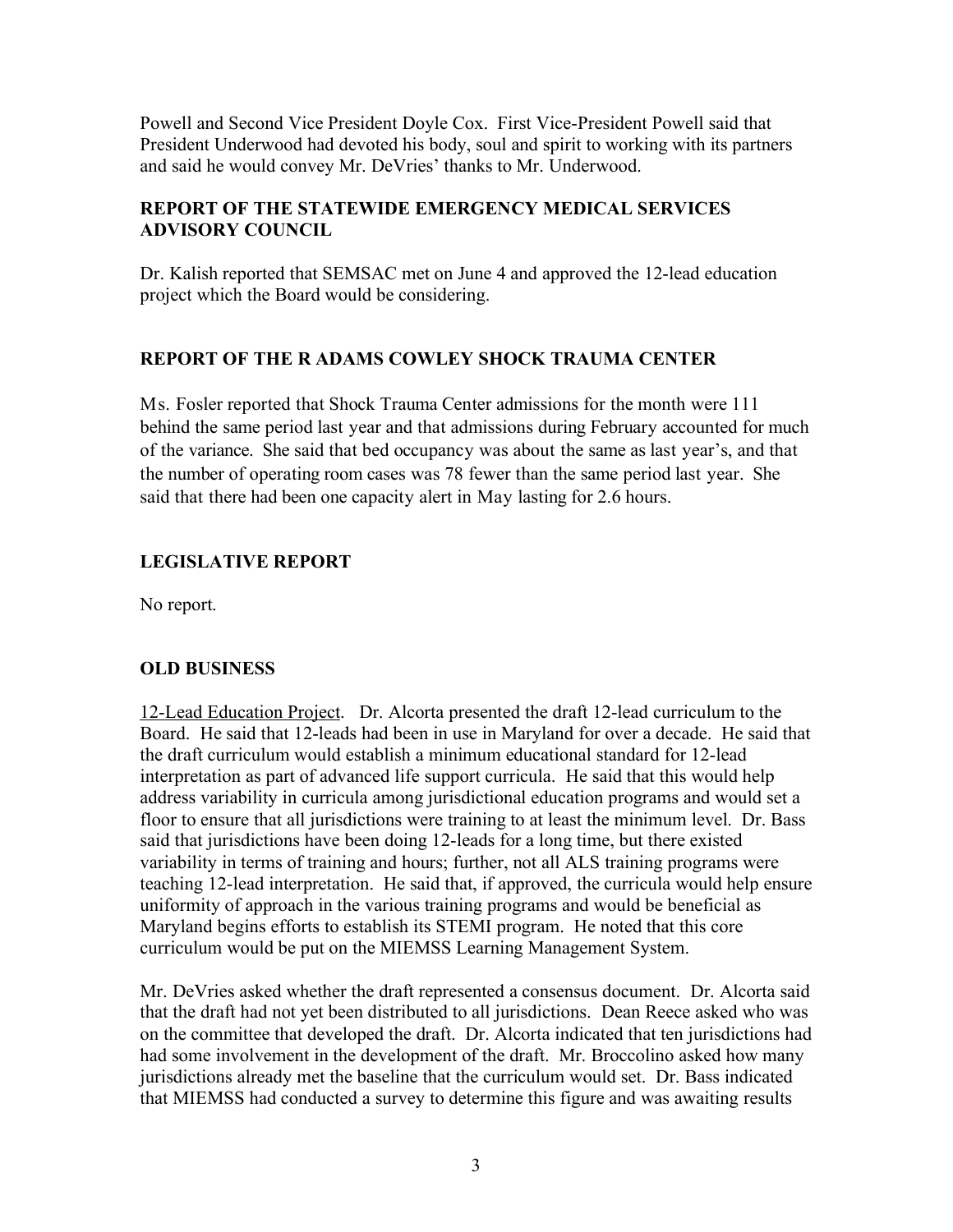from the survey. Ms. Van Hoy said that if the curriculum were available on-line, it could also serve as a remediation tool for a provider needing further 12-lead education. Chief Graham agreed, but noted that the initial training should not occur on-line since it is a skill that is best taught first as a hands-on training.

**Action: Moved (Dean Reece), and seconded (Ms. Van Hoy), to adopt the draft as a minimum standard, provided that it not be used on-line for initial training.** Dr. Bass said that it would probably be until next July until all jurisdictions could comply with the standards if they are not already training to this minimum. First Vice-President Powell asked the Board to defer action on the draft curriculum until the MSFA has had an opportunity to review and comment on the draft. **Motion withdrawn.**

Mr. DeVries announced that the Board would be adjourning to Closed Session, but would be reconvening into Open Session.

### **Action: Moved (Dr. Fowler), seconded (Ms. Van Hoy), and passed unanimously to adjourn to Closed Session and thereafter return to Open Session.**

The purpose of the closed session was to obtain legal advice from counsel under State Government Article § 10-508 (a) (7).

The closed session was attended by:

**Board Members Present**: Donald L. DeVries, Jr., Esq., Chairman; Chief Scott Graham; David Hexter, M.D.; Murray Kalish, M.D.; David Fowler, M.D.; Mary Alice Van Hoy, R.N.; Eugene L. Worthington; Victor A. Broccolino (until 10:11 a.m.); Dean E. Albert Reece, M.D., PhD.

**MIEMSS**: Dr. Bass, Dr. Alcorta, Ms. Gainer, Mr. Dubansky, Mr. Seifarth, Mr. Schaefer.

**OAG:** Mr. Magee, Ms. Sette.

**Others:** Dr. Barney Stern, Dr. Terry Jodrie, Dr. Joseph Wright, Dr. Allen Walker.

The minutes for the May 12, 2009, closed session were approved.

The pre-hospital off-label use of midazolam for status epilepticus (seizures) was discussed.

The Board returned to open session at 11:08 a.m.

Midazolam. Dr. Alcorta said that the Board had previously approved the use of midazolam beginning July 1, 2009 for treatment of status epilepticus under the Maryland Medical Protocols for EMS Providers. He noted that while midazolam is FDAapproved, it is not explicitly approved by the FDA for treatment of status epilepticus. He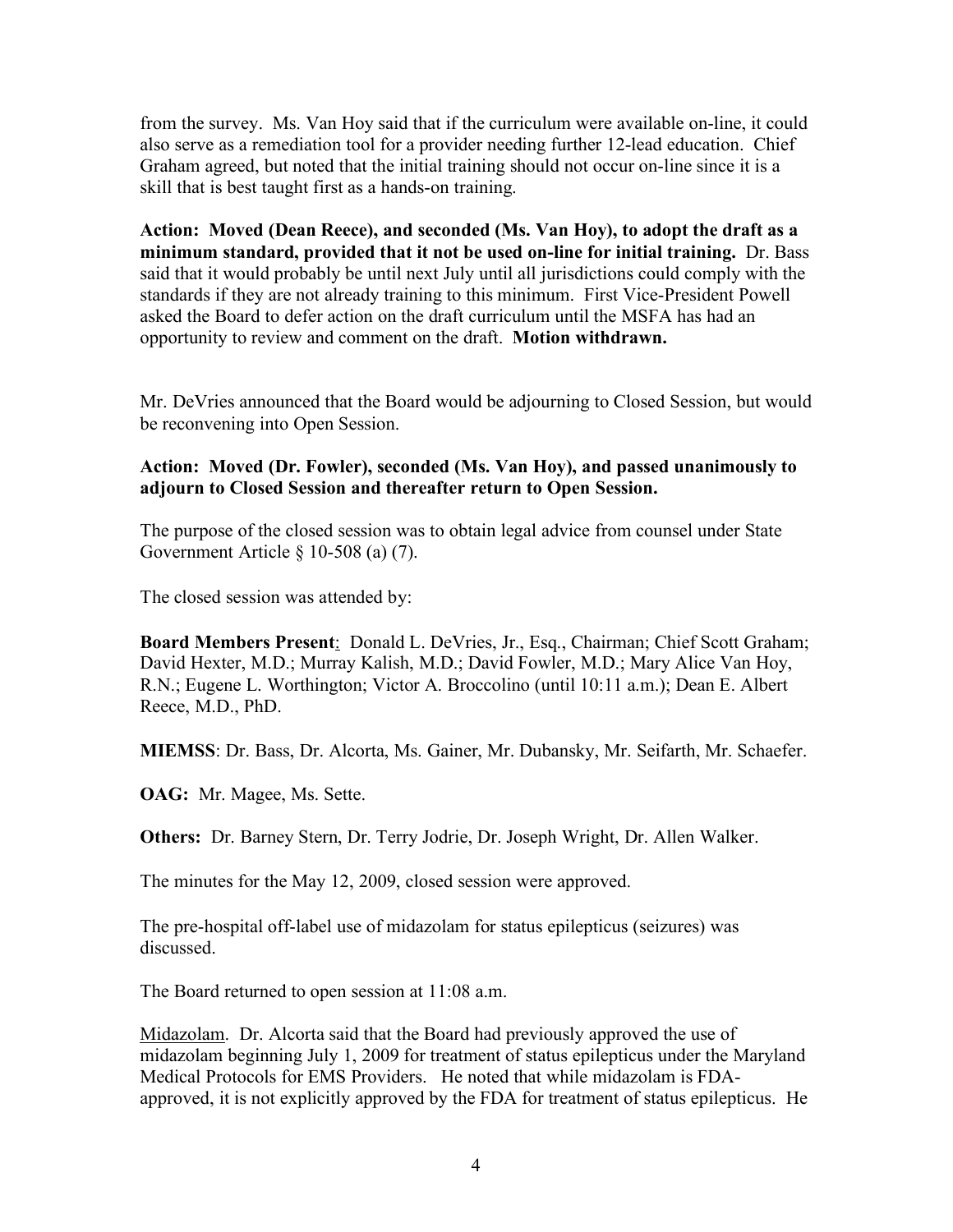said that use of an FDA-approved drug for a treatment that is not explicitly approved is commonly referred to as "off-label." He asked the Board to reexamine the proposed July 1, 2009, implementation of midazolam in this regard.

Dr. Alcorta explained the process by which a medication is adopted for inclusion in the Maryland Medical Protocols for EMS Providers. He said that the Protocol Review Committee reviews the indications for use and existing research evidence as to the appropriateness of utility of a medication.

Mr. DeVries asked Dr. Alcorta about the composition of the Protocol Review Committee. Dr. Alcorta said that the membership includes eight (8) physicians, with additional specialists as needed, BLS and ALS EMS providers, and a representative from the Board of Nursing.

Mr. DeVries asked why the Protocol Review Committee decided to change from the use of Diazepam to the use of midazolam for seizures. Dr. Alcorta said that the PEMAG committee had expressed concern about the possibility of side effects, including respiratory distress, with the current medication. He said that Dr. Jodrie had expressed interest in finding an alternative medication and had proposed midazolam after reviewing the medical literature that indicated that midazolam was the better choice. The Protocol Review Committee reviewed and discussed the information and agreed with the change to midazolam.

Mr. DeVries asked Dr. Jodrie why he concluded that midazolam was the better medication choice for status epilepticus. Dr. Jodrie explained that the issue was thoroughly discussed over at least eight (8) Protocol Review Committee meetings. He said that his literature search had identified a number of studies that examined various possible medications for treating seizures. He said that these studies indicated that midazolam was superior in terms of ease, efficacy, and safety for prehospital treatment of status epilepticus for both adults and children. The result of the process was a consensus among the Protocol Review Committee that midazolam was the drug of choice for EMS providers in Maryland.

Mr. DeVries asked whether there was any disagreement at the Protocol Review Committee about adoption of midazolam for seizures. Dr. Jodrie indicated that, by the end of the Committee's lengthy deliberations, there was consensus among Committee members to approve the adoption of midazolam for seizures.

Mr. DeVries asked what the advantages were to using midazolam in the pre-hospital phase. Dr. Alcorta said that the ease of administration, as well as the efficacy of midazolam as compared with diazepam, was clear. He said that there were also practical issues with the potential use of an alternative medication, lorazepam, since that medication typically requires refrigeration which makes it potentially problematic for pre-hospital use. He said that given all these factors, adoption of midazolam was the best choice.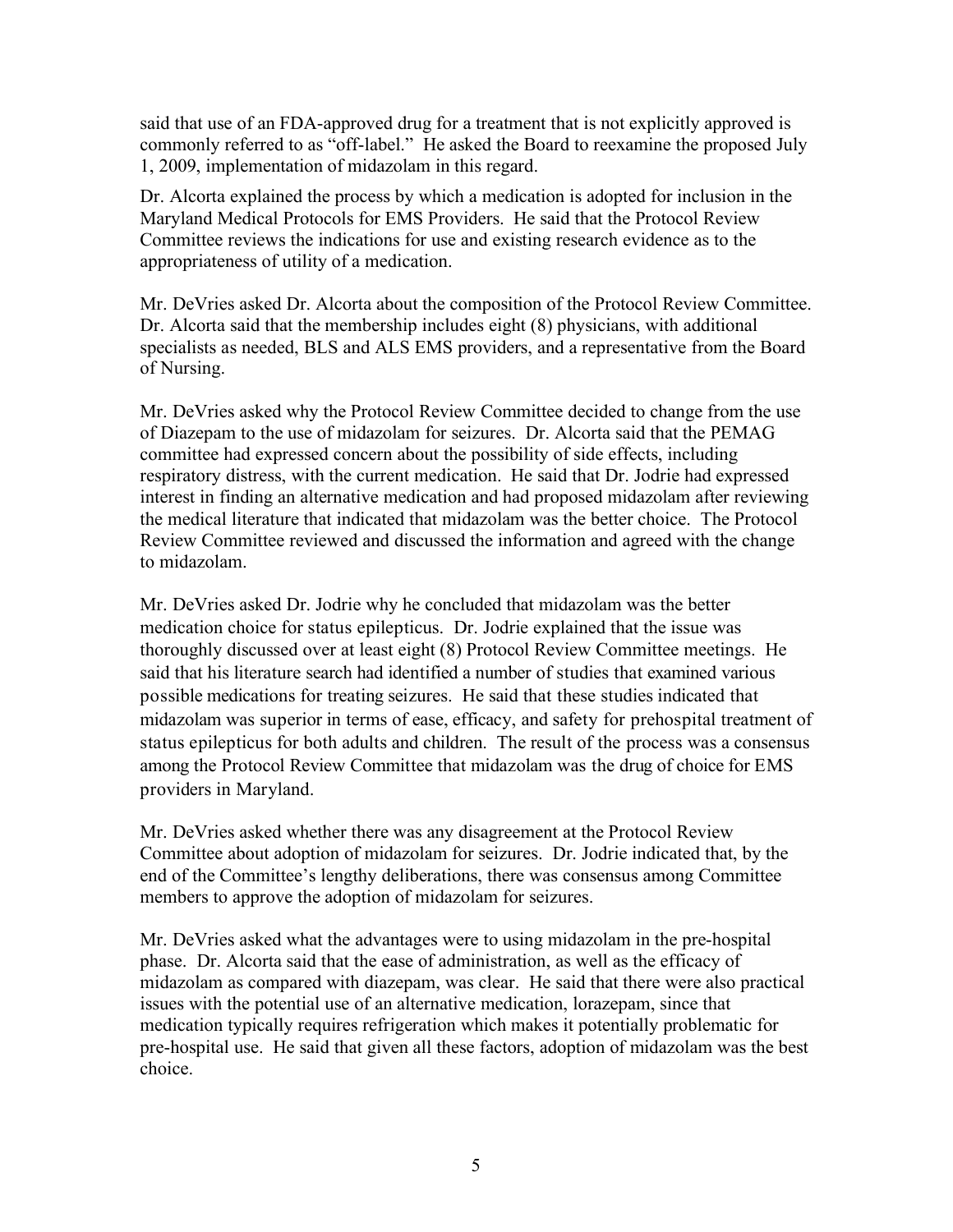Dr. Walker said that from a pediatric point of view, midazolam (administered IV, IM, or buccal) had clear advantages for use in seizing children. Dr. Wright said that the use of midazolam in the pre-hospital environment is consistent with where science is pointing across the country.

Dr. Stern said that a clinical trial funded by the National Institutes of Health (the "RAMPARTS" study) is being implemented a nationwide to determine the efficacy and safety of lorazepam (IV) versus midazolam (IM) in the pre-hospital phase. He said that he hoped to submit the study protocol to the Board for approval at a later time. Mr. DeVries indicated that the study would be discussed at a future time and asked whether Dr. Stern disagreed with the adoption of midazolam for seizures in the field. Dr. Stern said that he did not disagree with this decision.

Mr. DeVries thanked all the discussants for sharing their perspective and information.

## **Action: Moved (Dean Reece), seconded (Dr. Fowler), and passed unanimously to approve the implementation of the pre-hospital off-label use of midazolam for status epilepticus.**

## **Action: Moved (Dr. Fowler), seconded (Dr. Kalish), and passed unanimously to adjourn to Closed Session and thereafter return to Open Session.**

The purpose of the closed session was to carry out administrative functions under State Government Article §10-502(b), to discuss appointment of personnel under State Government Article § 10-508 (a) (1), discuss matters related to the contents of a bid or proposal, if public discussion or disclosure would adversely impact the ability of the public body to participate in the competitive bidding or proposal process under § 10-508 (a) (14), obtain legal advice from counsel under State Government Article § 10-508 (a) (7) and maintain certain records and information in confidence as required by Health Occupations Article §14-506 (b) under State Government Article § 10-508(a) (13).

The closed session was attended by:

**Board Members Present:** Donald L. DeVries, Jr., Esq., Chairman; David Hexter, M.D.; Murray Kalish, M.D; Mary Alice Van Hoy, R.N.; Chief Eugene L. Worthington; Chief Scott Graham; David Fowler, M.D.; Dean E. Albert Reece, M.D., Ph.D.

**MIEMSS**: Dr. Bass, Dr. Alcorta, Ms. Gainer, Mr. Dubansky, Mr. Seifarth, Mr. Schaefer.

**OAG:** Mr. Magee, Ms. Sette.

The results of site reviews of educational programs were discussed.

Provider disciplinary and final disciplinary actions were discussed with counsel.